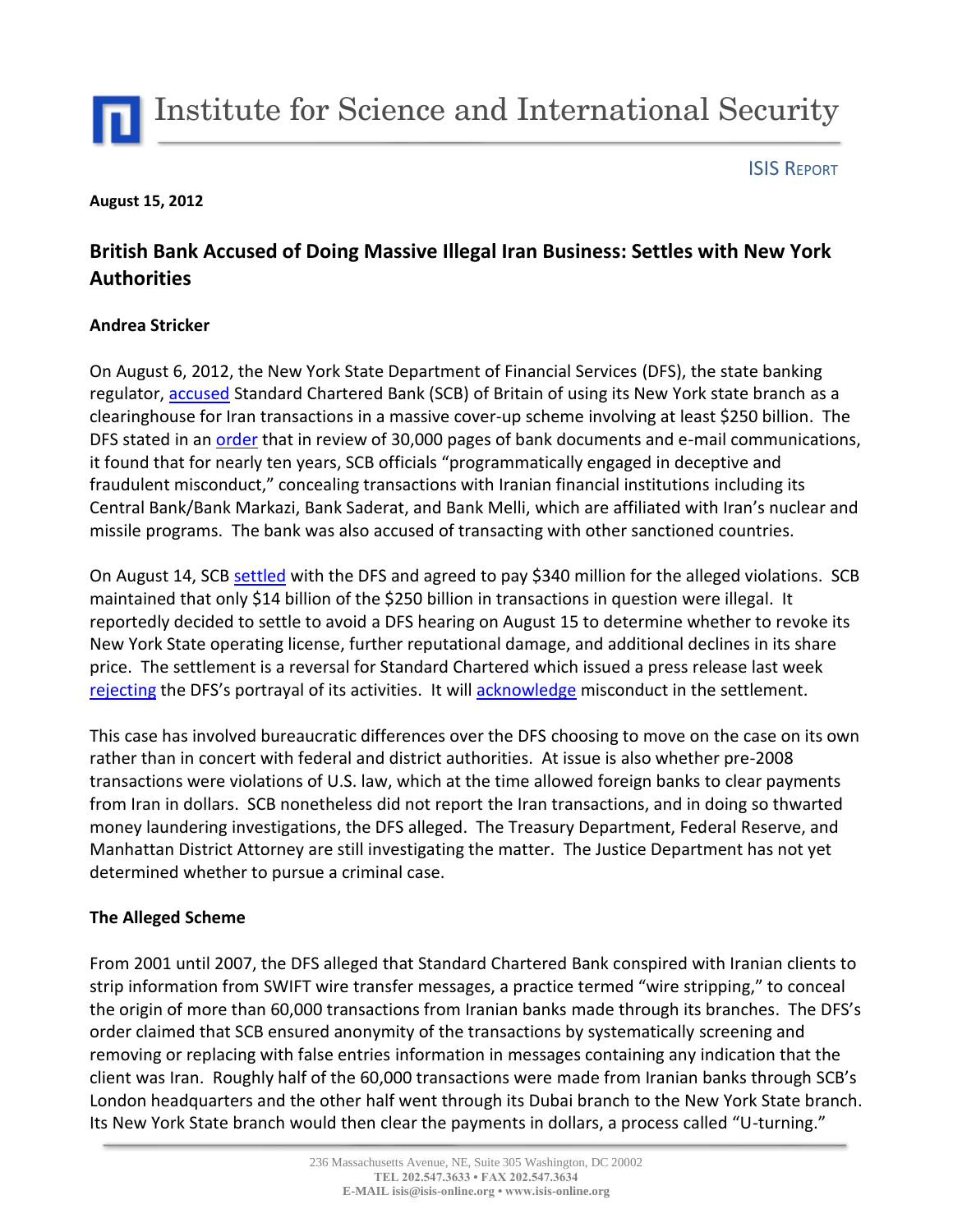The bank allegedly claimed in internal memoranda that it was doing its own job of due diligence and the U.S. Treasury Department Office of Foreign Assets Control's (OFAC) job of screening transactions on an "offshore" basis, i.e., stripping the obvious information in wire messages to conceal the Iranian origin before they went through its branch in the United States. The U.S. Treasury Department requires any bank doing business in the United States to screen, freeze, and report attempted or suspicious transactions made by Iranian entities. The DFS order rejected the bank's claims, stating that SCB hindered money laundering investigations against Iran and withheld information from U.S. regulators even, egregiously, while under formal investigation for other compliance failures, and covered up its activities for years, making it a "rogue institution."

In one 2006 e-mail communication cited by the DFS investigation, SCB's CEO of the Americas wrote to the Group Executive Director in London that the Iran dollar-clearing program needed review "to evaluate if its returns and strategic benefits are…still commensurate with the potential to cause very serious or even catastrophic reputational damage to the Group." The executive underscored the potential for criminal liability. The director, in response, communicated in caustic language that America could not dictate whether the rest of world could do business with Iran. By contrast, the order highlighted, SCB states on its website that it prides itself on being "trusted worldwide for upholding high standards of corporate governance" and on its "moral compass."

According to the order, SCB allegedly ran this program specifically as part of an effort to secure more Iran business, an effort it termed "Project Gazelle" in internal memoranda. In one memo circulated among SCB's legal, compliance, and Iran client managers, SCB's CEO for the UAE and its Group Head of Compliance and Regulatory Risk wrote that SCB's "short to medium term strategy [was] to grow the wholesale business by growing our wallet share from existing relationships with Financial Institutions and Iranian companies and establishing new relationships with Iranian companies and [intermediaries] in oil and gas related business." It appears that SCB's alleged project finally backfired.

# **Lessons and Observations**

This case shows that U.S. efforts to leverage its position in the global economy against Iran by punishing and uncovering sanctions violations by banks is increasingly hurting Iran's ability to do business. Iran continues to require access to the U.S. financial system to process payments in dollars and seeks willing banks to help it do so in violation of U.S. law. This case shows that Iran's ongoing efforts to access the U.S. financial system, including paying for needed goods illicitly procured for its nuclear and missile programs, provide ample opportunities for U.S. authorities to track and monitor Iran's efforts and stop this activity. Authorities can also learn more about Iran's illicit procurement efforts and pinpoint new entities to sanction.

This case shows that U.S. efforts against noncompliant banks, over time, should create a principle of deterrence for financial institutions with operations in the United States. The major fines that the United States has commanded in these recent investigations underline the importance of banks being able to do business with the U.S. economy and operate branches in New York State. Not counting the recent settlement with Standard Chartered, the U.S. government and New York State investigations into violations of U.S. sanctions against Iran have thus far netted more than \$2 billion in penalties. Banks found to be in noncompliance and fined with operations in the United States include Barclays, ING, Credit Suisse, Lloyds, and ABN Amro. HSBC is also under investigation. The reputational damage